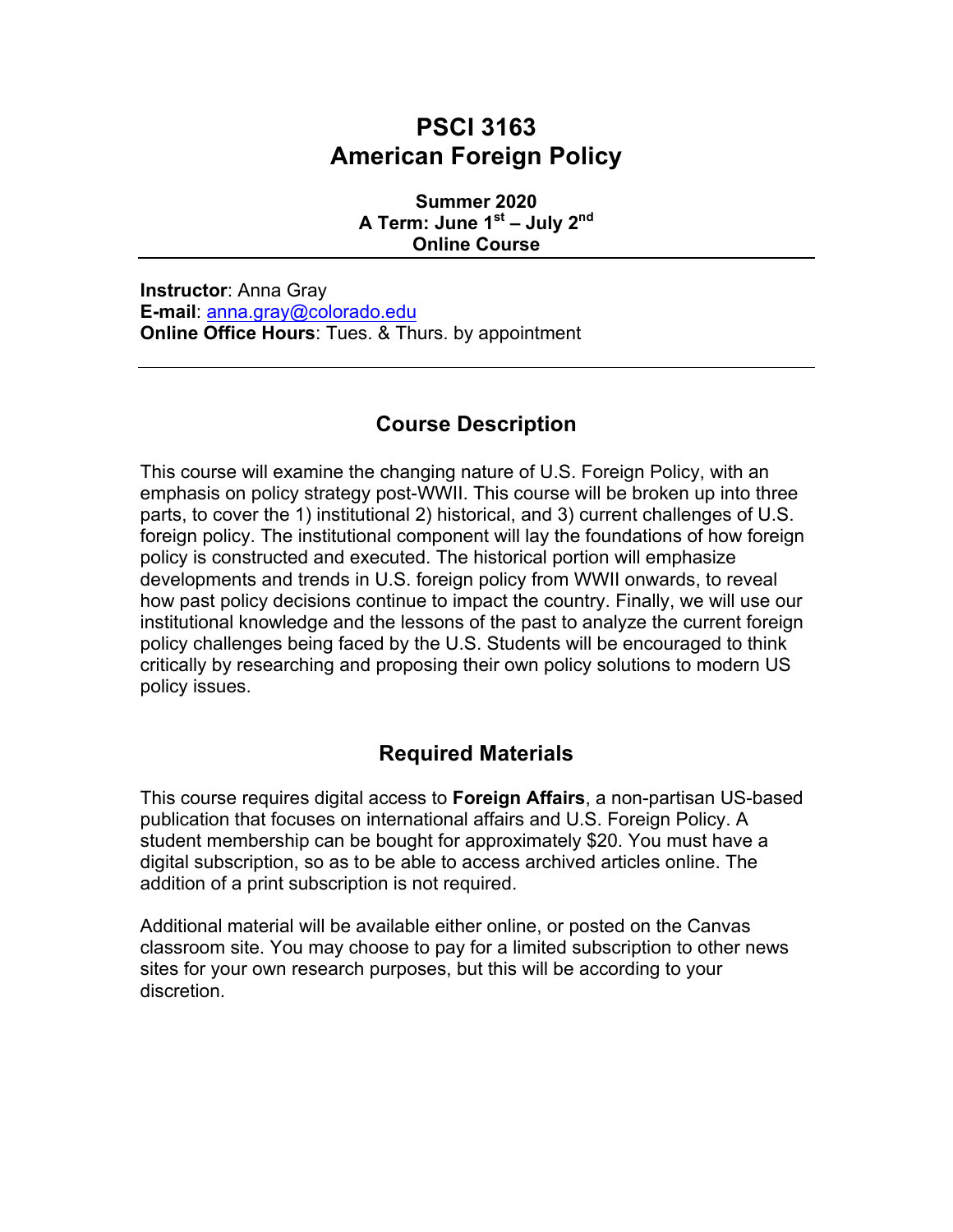## **Assignments and Grading**

Your grades will be based on the following assignments:

| <b>Midterm</b>         | <b>20%</b> |
|------------------------|------------|
| <b>Final Exam</b>      | 25%        |
| Quizzes                | 10%        |
| <b>Policy Proposal</b> | <b>20%</b> |
| <b>Podcast Project</b> | 10%        |
| Participation          | 15%        |

Grade percentages correspond to letter grades as follows: A 94-100, A- 90-93, B+ 87-89, B 83-86, B- 80-82, C+ 77-79, C 73-76, C- 70-72, D+ 67-69, D 63-66, D- 60-62, F <60

#### **Exams**

Exams will consist of multiple choice and short essay questions. These exams will be timed, and will be open note, but are NOT open to collaboration.

#### **Quizzes**

You will have 2 multiple choice quizzes of 10 questions each. Each quiz is worth 5% of your grade. Quiz dates are listed on the syllabus.

### **Policy Proposal**

The description of the expectations for the policy proposal is posted on Canvas, along with its rubric. This written assignment accounts for a large portion of your grade and should be given careful attention.

A 10% penalty will be given for each day that the paper is late (including weekend days), and a paper will not be accepted once it is more than 1 week late.

All written assignments must be turned in electronically on Canvas. Only Word documents and PDF files will be accepted. Alternative files such as .pages will not be counted as on-time submissions. I will hold you accountable for all forms of plagiarism, so if in doubt about how or if to properly cite, please check with me.

### **Podcast Project**

This assignment is focused on the current events portion of the class. You are required to listen to the New York Times podcast series "Caliphate," reported by Rukmini Callimachi and Andy Mills. As you listen, you will be asked to participate in 3 online discussion forums regarding the content. More assignment details are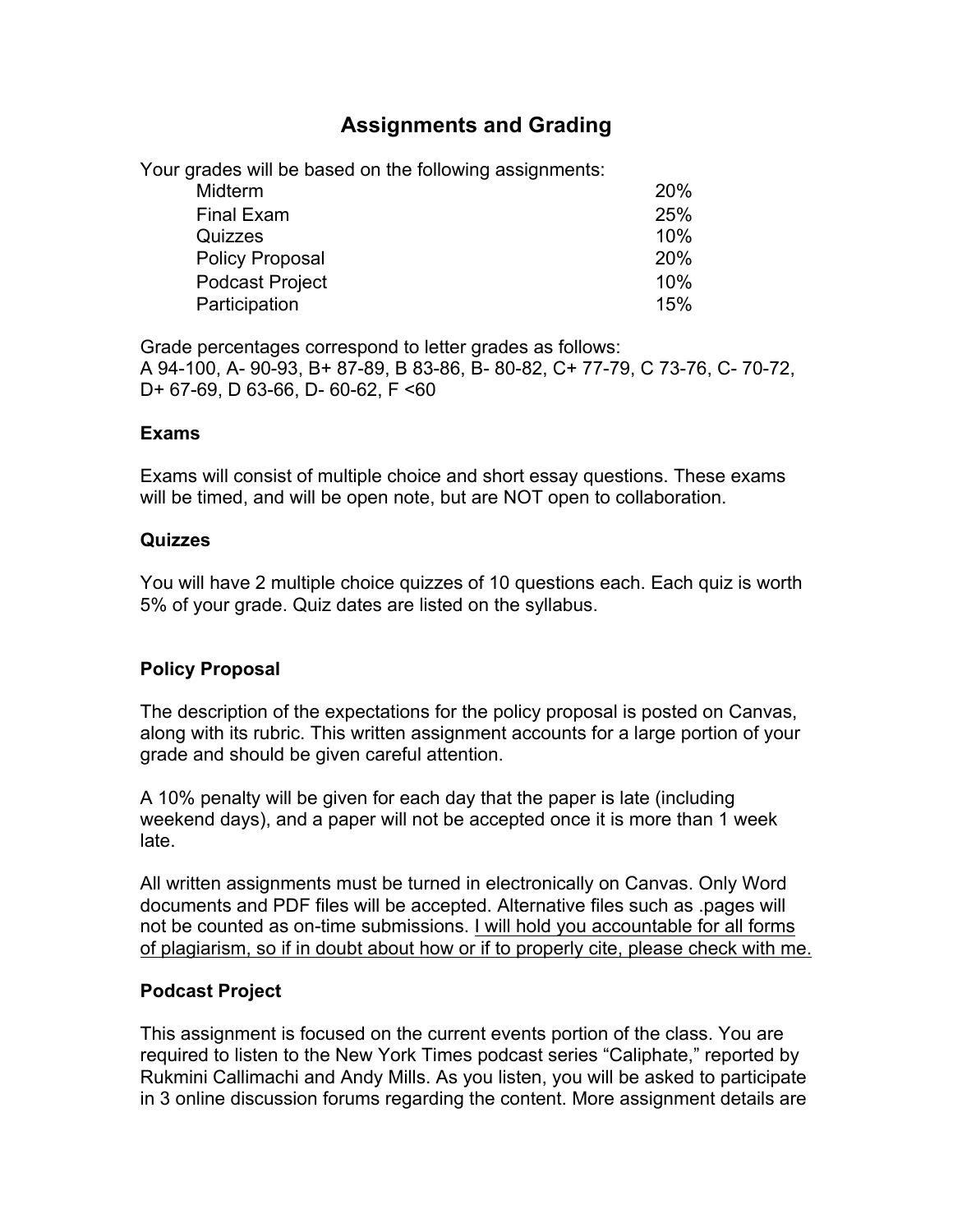available on Canvas, and the podcast is available for free online or in podcast applications on smart phones. Please note that this podcast contains disturbing descriptions and audio capture of war-time violence and human rights violations, as well as reporting on sexual assaults that took place during the ISIS occupation of Iraq and Syria.

### **Participation**

Your online classroom is a community. As such, to be successful in participation you must appropriately engage with your classmates and instructor. As we discuss complex and sometimes volatile issues, your ability to disagree and engage with one another respectfully is a key part of your participation. Holding yourself to high standards of respect is especially important in an online environment.

In this online course, participation will take place in the form of small group online discussions. You will be given 2 prompts per week, all of which you must respond to. Each response should be a minimum of 5 sentences, and for each discussion thread you must respond to one other person's post as well. Both prompts are due by 11:59pm on Thursday of each week, and responses are due by 11:59pm on Friday. Late submissions will lose 20% per day, including weekends. Please see additional assignment and grading details on Canvas.

## **Class Communication**

All written assignments should be turned in electronically via Canvas, and will receive electronic feedback. I will communicate with you via announcements on Canvas, and occasionally via e-mail. You will be held responsible for paying attention to and keeping track of both forms of communication.

If you believe you have received an unfair grade on an assignment, you must submit a grade complaint to me within one week of receiving the contended grade. I encourage you to meet with me via Zoom before doing so, to ensure that you fully understand the grade that you received.

#### **Accommodation for Disabilities**

If you qualify for accommodations because of a disability, please submit your accommodation letter from Disability Services to your faculty member in a timely manner so that your needs can be addressed. Disability Services determines accommodations based on documented disabilities in the academic environment. Information on requesting accommodations is located on the Disability Services website (www.colorado.edu/disabilityservices/students). Contact Disability Services at 303-492-8671 or dsinfo@colorado.edu for further assistance. If you have a temporary medical condition or injury, see Temporary Medical Conditions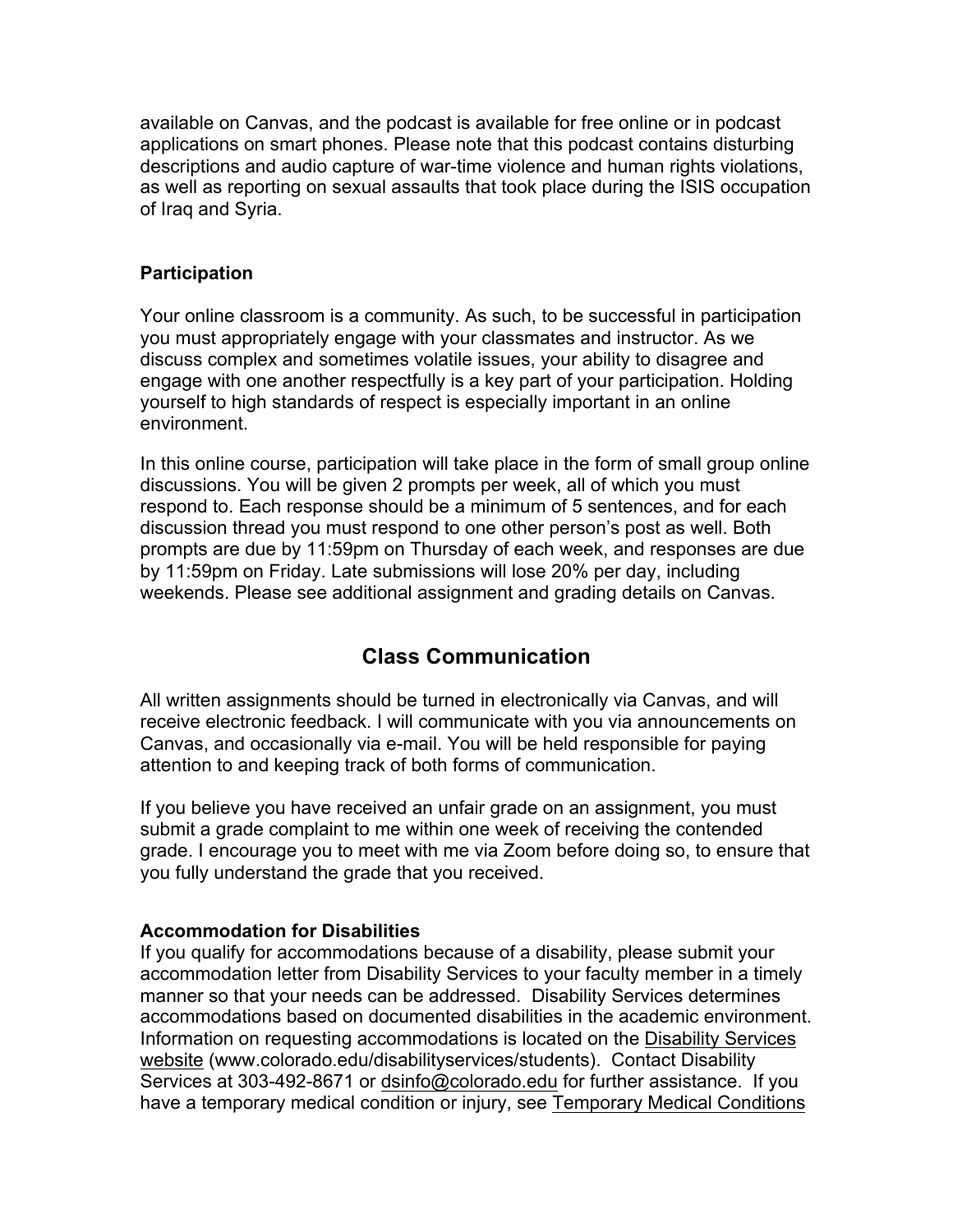under the Students tab on the Disability Services website and discuss your needs with your professor. This should be done at the beginning of the class in a timely fashion.

#### **Religious Holidays**

Campus policy regarding religious observances requires that faculty make every effort to deal reasonably and fairly with all students who, because of religious obligations, have conflicts with scheduled exams, assignments or required attendance. In this class, **please submit written notification of any religious holidays that will conflict with class within the first week of the class.** See the campus policy regarding religious observances for full details.

#### **Classroom Behavior**

Students and faculty each have responsibility for maintaining an appropriate learning environment. Those who fail to adhere to such behavioral standards may be subject to discipline. Professional courtesy and sensitivity are especially important with respect to individuals and topics dealing with race, color, national origin, sex, pregnancy, age, disability, creed, religion, sexual orientation, gender identity, gender expression, veteran status, political affiliation or political philosophy. Class rosters are provided to the instructor with the student's legal name. I will gladly honor your request to address you by an alternate name or gender pronoun. Please advise me of this preference early in the semester so that I may make appropriate changes to my records. For more information, see the policies on classroom behavior and the Student Code of Conduct.

## **Sexual Misconduct, Discrimination, Harassment and/or Related Retaliation**

The University of Colorado Boulder (CU Boulder) is committed to maintaining a positive learning, working, and living environment. CU Boulder will not tolerate acts of sexual misconduct, discrimination, harassment or related retaliation against or by any employee or student. CU's Sexual Misconduct Policy prohibits sexual assault, sexual exploitation, sexual harassment, intimate partner abuse (dating or domestic violence), stalking or related retaliation. CU Boulder's Discrimination and Harassment Policy prohibits discrimination, harassment or related retaliation based on race, color, national origin, sex, pregnancy, age, disability, creed, religion, sexual orientation, gender identity, gender expression, veteran status, political affiliation or political philosophy. Individuals who believe they have been subject to misconduct under either policy should contact the Office of Institutional Equity and Compliance (OIEC) at 303-492-2127. Information about the OIEC, the above referenced policies, and the campus resources available to assist individuals regarding sexual misconduct, discrimination, harassment or related retaliation can be found at the OIEC website.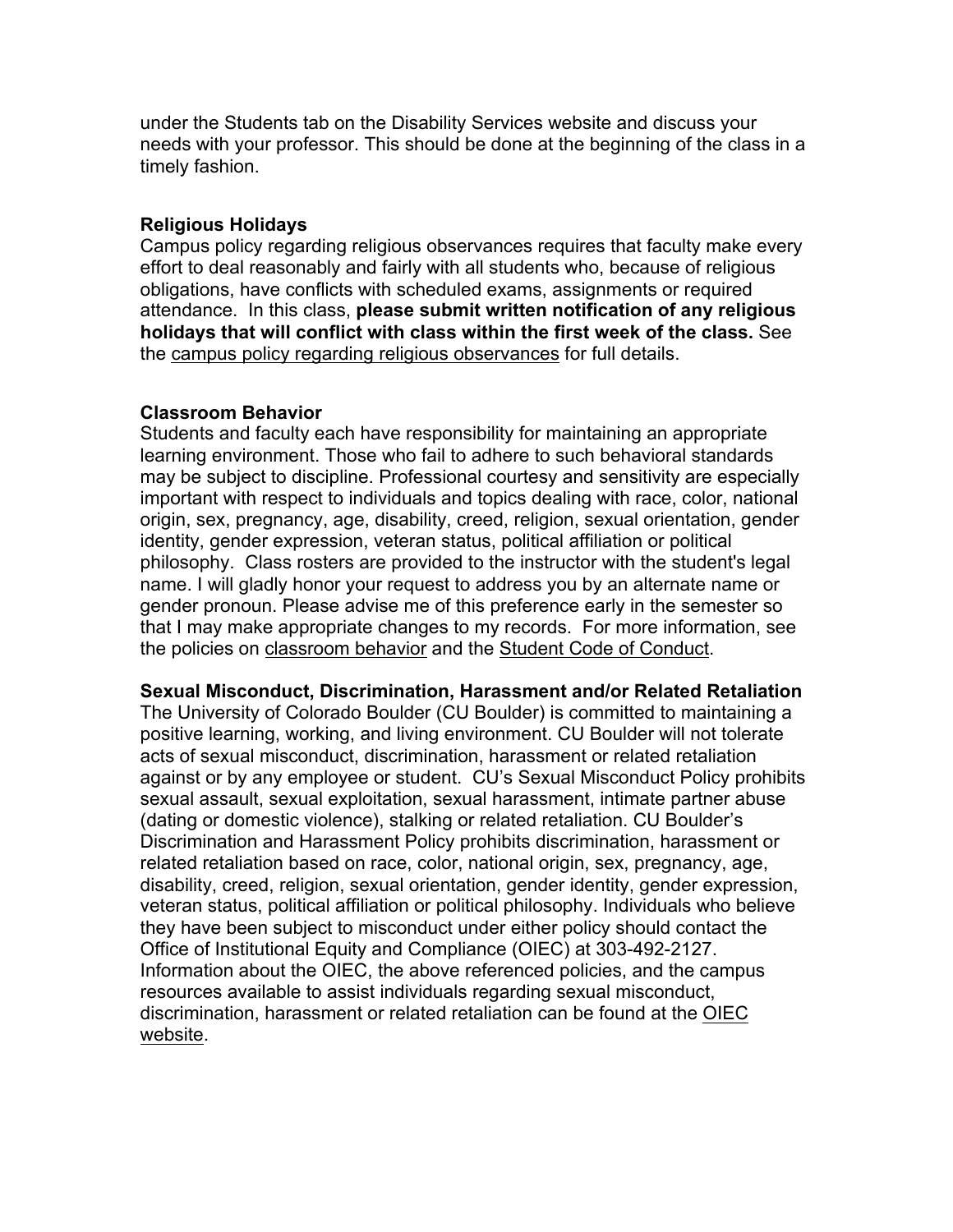#### **Honor Code**

All students enrolled in a University of Colorado Boulder course are responsible for knowing and adhering to the academic integrity policy. Violations of the policy may include: plagiarism, cheating, fabrication, lying, bribery, threat, unauthorized access to academic materials, clicker fraud, resubmission, and aiding academic dishonesty. All incidents of academic misconduct will be reported to the Honor Code Council (honor@colorado.edu; 303-735-2273). Students who are found responsible for violating the academic integrity policy will be subject to nonacademic sanctions from the Honor Code Council as well as academic sanctions from the faculty member. Additional information regarding the academic integrity policy can be found at the Honor Code Office website.

## **Course Schedule**

The material bulleted below the class date should be read or listened to **before the class meeting that day**.

### *Week 1: The Institutional Foundations of AFP*

- June 1 Introduction to American Foreign Policy
- June 2 Paradigms & Power Distributions in International Relations
	- Walt, Stephen M. 1998. "International relations: one world, many theories." *Foreign policy*: 29-46.
- June 3 Power as a Foreign Policy Tool
	- Kissinger, Henry A. "Strategy and Organization." Foreign Affairs. April 1957.
	- Lew, Jacob J. and Richard Nephew. "The Use and Misuse of Economic Statecraft." Foreign Affairs. November/December 2018.
- June 4 Actors in AFP: The Executive & Legislative Branches
	- Henkin, Louis. "Foreign Affairs and the Constitution." Foreign Affairs. Winter 1987/88.
	- Schlesinger, Arthur Jr. "Congress and the Making of American Foreign Policy" Foreign Affairs. Oct. 1972.
- June 5 Actors in AFP: Bureaucracies
	- Johnson, Loch K. 2005. "A framework for strengthening US Intelligence." *Yale Journal of International Affairs.* 1:116.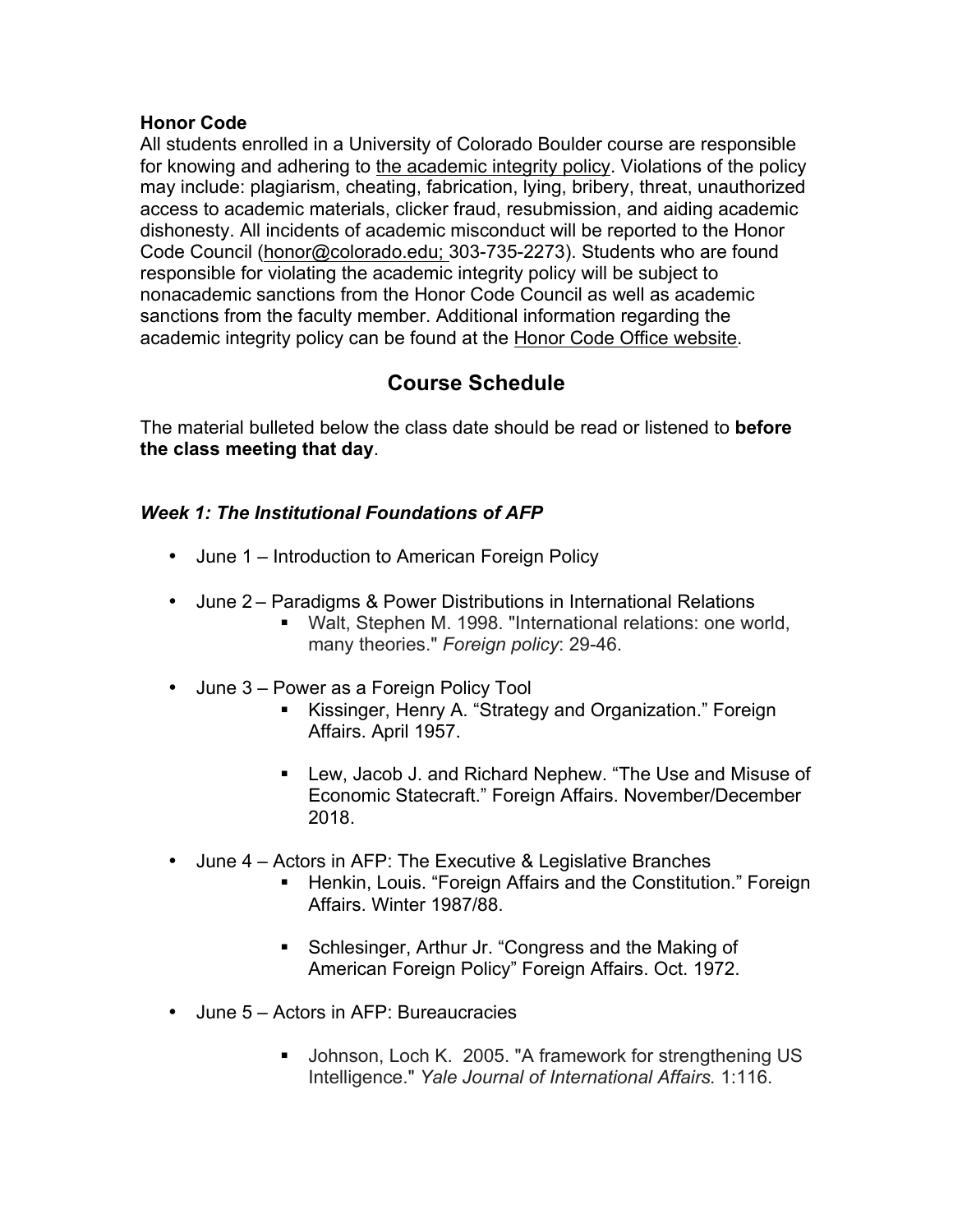### *Week 2: Historical Foundations of AFP*

- June 8 Actors in AFP: Domestic Sphere & The Media
	- Jacobs, Lawrence R. and Benjamin I. Page. 2005. "Who influences U.S. Foreign Policy?" American Political Science Review. 99(1):107-123.
	- Newhouse, John. "Diplomacy, Inc." Foreign Affairs. May/June 2009.
- June 9 Early Foundations & WWI
	- § **QUIZ #1 (**Institutional Foundations of AFP)
	- Gilbert, Felix. "Two Hundred Years of American Policy: Bicentennial Reflections." Foreign Affairs. July 1976.
	- § Monroe, James. The Monroe Doctrine*.* December 2, 1823.
	- Roosevelt, Theodore. The Roosevelt Corollary to the Monroe Doctrine. December 6, 1904
	- § Wilson, Woodrow. The Fourteen Points. January 8, 1918.
- June 10 WWII & Beginning of Cold War
	- § Truman, Harry S. Truman Doctrine. March 12, 1947.
	- "X" (Kennan, George F.) The Sources of Soviet Conduct." Foreign Affairs. July 1, 1947.
- June 11 The Cold War: Korea, Cuba, Vietnam
	- Allison, Graham T. 1969. "Conceptual Models and the Cuban Missile Crisis." *The American Political Science Review*. 63(3): 689–718.
	- Ho Chi Mihn. Letter to Truman. January 18, 1945.
	- Fromkin, David and James Chace. "Vietnam: The Retrospect: What are the Lessons of Vietnam?" Foreign Affairs. Spring 1985.
- June 12 The Cold War: Post-Vietnam
	- CNN. The Cold War Star Wars (E22/24) Documentary (46 min).
		- https://www.youtube.com/watch?v=BgSEwz28YR4&li st=PL3H6z037pboGWTxs3xGP7HRGrQ5dOQdGc&in dex=22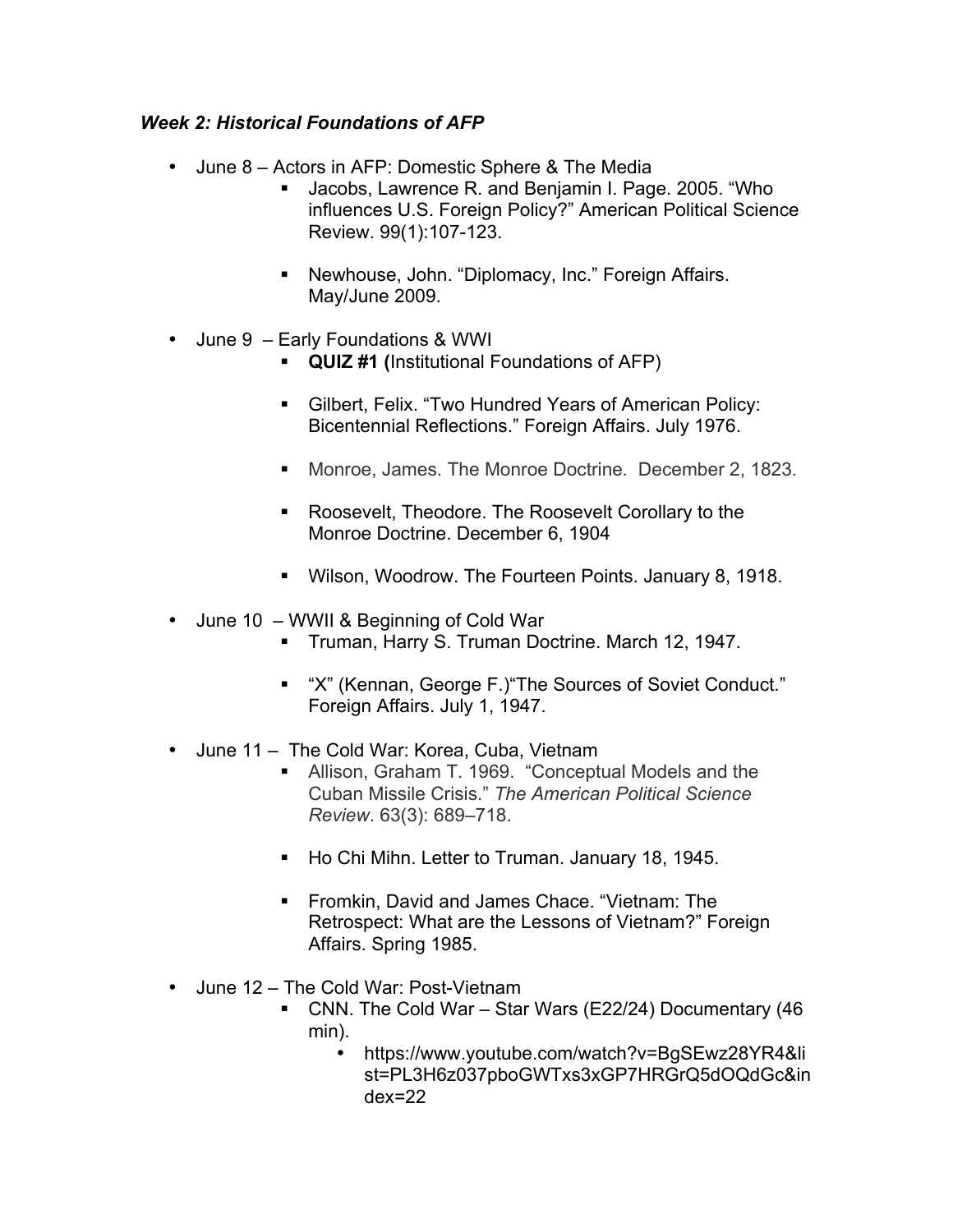### *Week 3: Cold War Conclusion & Post-Cold War Era*

- June 15 The Cold War: Conclusion
	- CNN. The Cold War The Wall Comes Down (E23/24) Documentary (46 min).
		- https://www.youtube.com/watch?v=kAHhS43P2hE&lis t=PL3H6z037pboGWTxs3xGP7HRGrQ5dOQdGc&index= 22
	- CNN. The Cold War Conclusions (E24/24) Documentary (46 min).
		- https://www.youtube.com/watch?v=xidgcMW-LpA&list=PL3H6z037pboGWTxs3xGP7HRGrQ5dOQdGc &index=23
- June 16 **Review Day**
- June 17 **Midterm**
- June 18 New Interventionism
	- Stedman, Stephen John. "The New Interventionists." Foreign Affairs. American and the World Issue 1992.
	- Gulf War BBC Documentary (59 min)
		- https://www.youtube.com/watch?v=TYvRhSb9\_nM
- June 19 The War on Terror
	- Drezner, Daniel W. "The New New World Order." Foreign Affairs. March/April 2007.
	- Mueller, John. "The Iraq Syndrome." Foreign Affairs. Nov./Dec. 2005.
	- Kaplan, Fred. "The End of the Age of Petraeus" Foreign Affairs. Jan./Feb. 2013.

### *Week 4: Current Foreign Policy Challenges*

- June 22 The Obama Era
	- Kaplan, Fred. "Obama's Way." Foreign Affairs. January/February 2016. .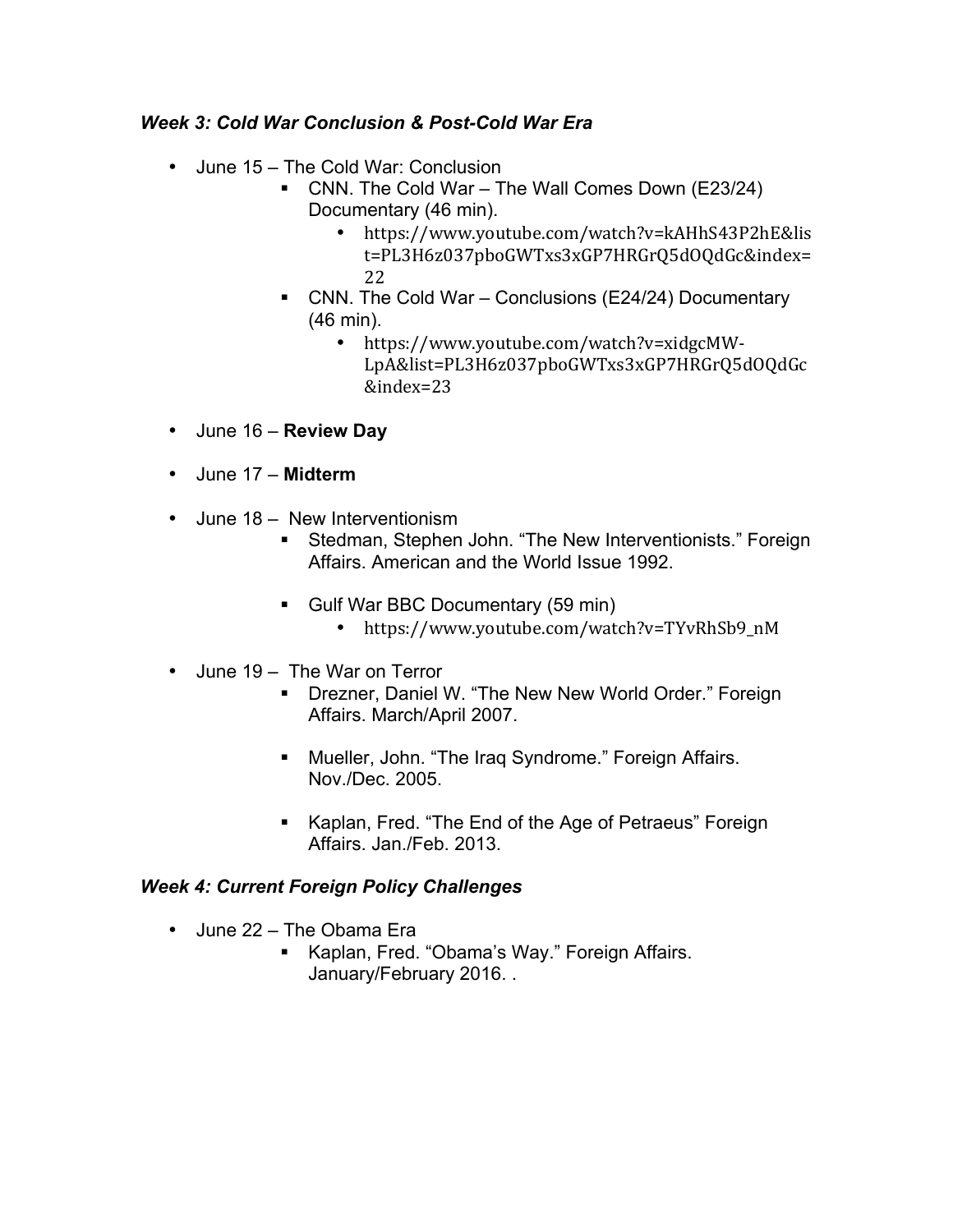- June 23 U.S. Foreign Policy & Russia
	- § **QUIZ #2** (Historical Foundations of AFP)
	- McFaul, Michael. "Russia as It Is." Foreign Affairs. July/August 2018.
	- Moniz, Ernest J. and Sam Nunn. "The Return of Doomsday." Foreign Affairs. Sep./Oct. 2019.
- June 24 U.S. Foreign Policy & China
	- Campbell, Kurt M. and Jake Sullivan. "Competition Without Catastrophe." Foreign Affairs. Sep./Oct. 2019.
	- Westad, Odd Arne. "The Sources of Chinese Conduct." Foreign Affairs. Sep./Oct. 2019.
- June 25 U.S. Foreign Policy & North Korea
	- Sagan, Scott D. 1996. "Why Do States Build Nuclear Weapons?: Three Models in Search of a Bomb." *International Security*. 21(3): 54-86.
	- Barbaro, Michael. "Why the North Korea Deal Fell Apart (Again)." The Daily. March 1, 2019. (Podcast: 25 min.)
- June 26 U.S. Policy & Iran
	- Pompeo, Michael R. 2018. "Confronting Iran." *Foreign Affairs.* Oct. 15, 2018.

#### *Week 5: Current Foreign Policy Challenges, Cont.*

- June 29 U.S. Policy & The Middle East
	- § **Policy Proposal Due, 5PM**
	- Lynch, Marc. "The New Arab Order." Foreign Affairs. September/October 2018.
	- Barbaro, Michael. "Why U.S. Bombs Are Falling in Yemen." The Daily. Nov. 19, 2018
- June 30 U.S. Foreign Policy & COVID-19
	- Reading TBD
- July 1 Review Day